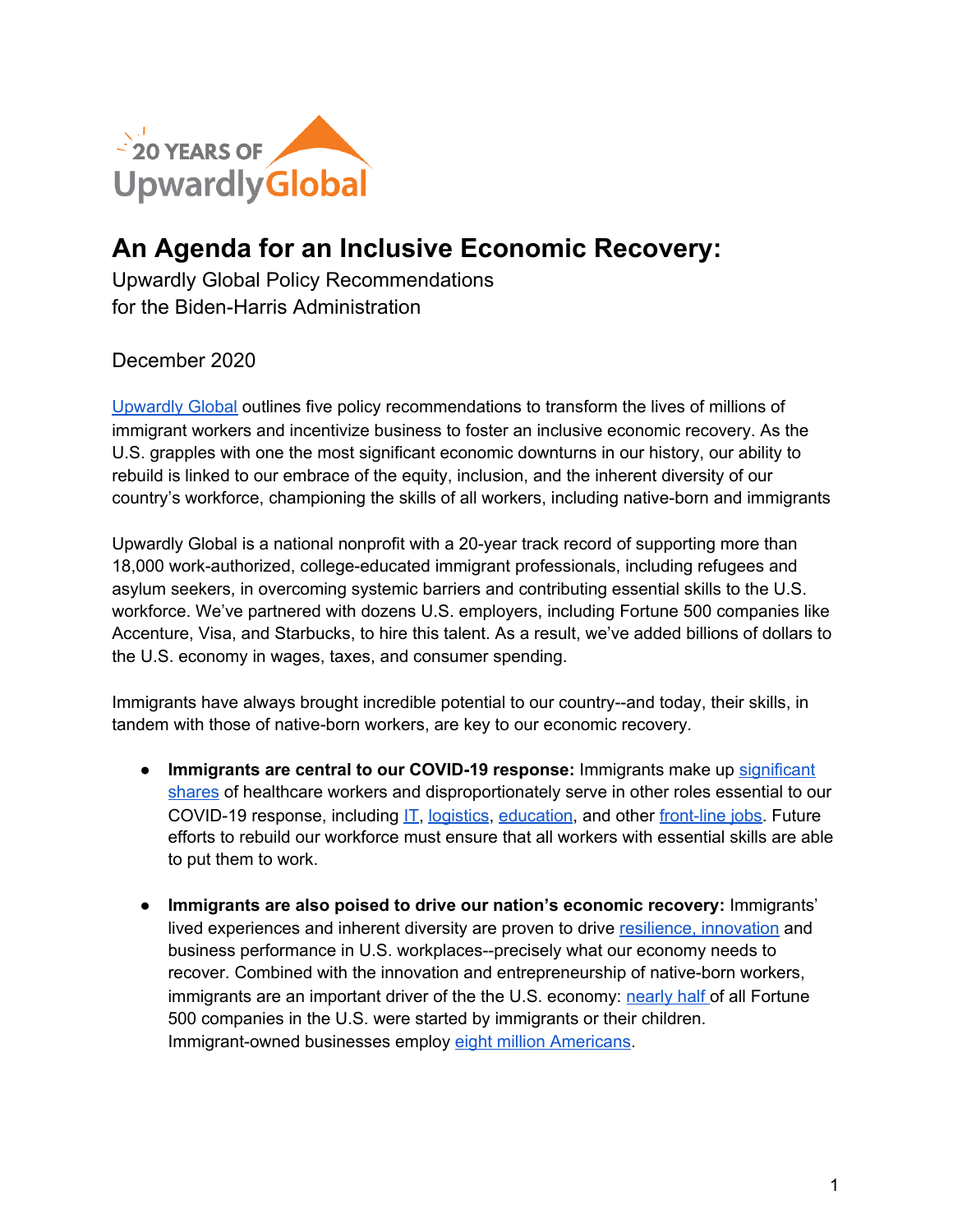● **Immigrants are also essential to our long-term economic growth:** By 2050, immigrants and their children will account for 83 [percent](https://docs.google.com/document/d/1IOi_nVmZByeXC-AVWUvFoQh3XvF9BPBR6hXB9DEOwoc/edit) of the growth in the U.S. working-age population, offsetting the trend of both [slowing](https://www.pewresearch.org/hispanic/2008/02/11/us-population-projections-2005-2050/) U.S. birth rates and [aging](https://www.pewresearch.org/hispanic/2008/02/11/us-population-projections-2005-2050/) Baby [Boomers](https://www.pewresearch.org/hispanic/2008/02/11/us-population-projections-2005-2050/) exiting our workforce. We need to invest in this next generation of our workforce.

Despite this potential, two [million](https://www.migrationpolicy.org/research/untapped-talent-costs-brain-waste-among-highly-skilled-immigrants-united-states) work-authorized, college-educated immigrants are un- or under-employed in the U.S. The stories of Upwardly Global's program participants illustrate these trends: a physician from Colombia works as a nanny in Philadelphia; a nurse from Tunisia supports himself as a ride-share driver in Chicago; an IT professional from El Salvador is a clerk in a California supermarket.

The systematic exclusion of this talent results in \$10 [billion](https://www.migrationpolicy.org/research/untapped-talent-costs-brain-waste-among-highly-skilled-immigrants-united-states) in unrealized taxes and more than \$39 [billion](https://www.migrationpolicy.org/research/untapped-talent-costs-brain-waste-among-highly-skilled-immigrants-united-states) in lost wages, not to mention a loss of prospective innovation and sidelining of diverse talent. Immigrant professionals face multiple systemic barriers in being able to fully contribute their skills and compete for mid- and high-skill jobs. The United States' workforce and economic systems generally undervalue foreign degrees, credentials, and work experience. Immigrant professionals often arrive in the U.S. with limited professional networks, industry-specific English-language skills, and soft-skills and familiarity with the U.S. job search process. They also face hurdles in translating their credentials and licenses, and experience racism, sexism and discrimination.

Addressing these barriers will create a more inclusive, equitable, and vibrant workforce, one where immigrants--and all U.S. workers--can fully contribute their skills. The work ahead requires investments in the workforce system that advance equity as well as incentivize commitments amongst employers to hire from underrepresented groups. There is bipartisan promise in building an inclusive economic recovery agenda that centers forward-looking immigration and integration policy.

To build back better, Upwardly Global encourages the Biden-Harris administration to advance programs and policies that:

1. **Advance both skills and equity in the U.S. workforce through federal appropriations for skilling, language access, and training.** The Biden-Harris Economic Recovery Task Force can advance employment outcomes through workforce investment while addressing racial and other equity gaps, including access to skilling and language programs. Upwardly Global calls for future economic stimulus and workforce development funding packages to include mid- and high-skill career pathways for underrepresented groups including millions of skilled, underemployed immigrants. Additionally, as the number of refugees admitted to the United States is set to increase under the Biden-Harris administration, investments in the Office of Refugee Resettlement (ORR) should reflect the growing opportunity to support their full integration into the U.S. workforce. Finally, as the Workforce Innovation & Opportunity Act (WIOA), is reauthorized in 2021, Upwardly Global calls for increased program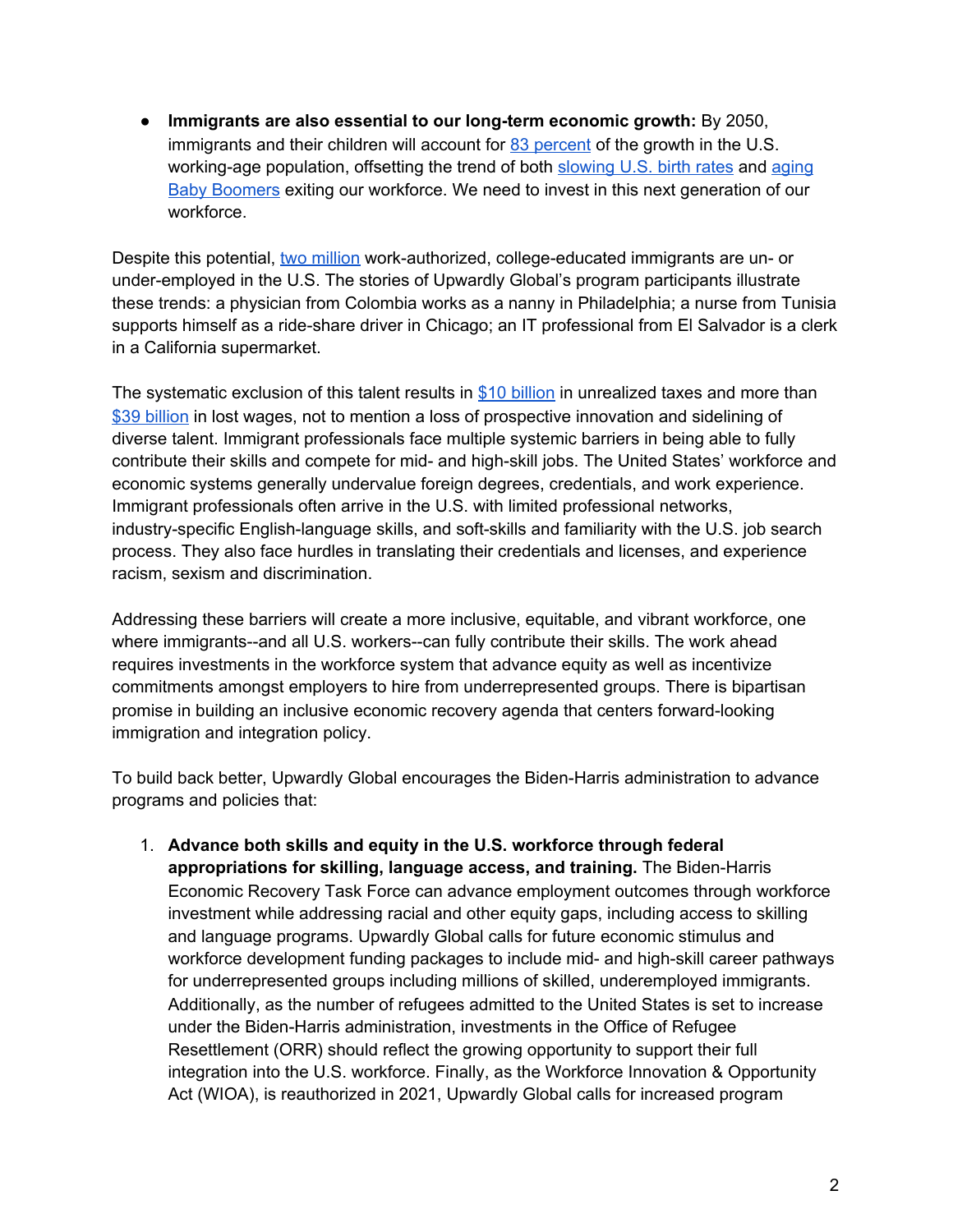funding to both Title 1 and 2. The legislation, which coordinates workforce development, education, and training programs across the country, has seen steady cuts for more than two [decades.](https://www.nationalskillscoalition.org/news/blog/despite-focus-from-the-administration-budget-falls-short-on-much-needed-investment-in-workforce-and-education-programs)

- *○ Suggested agency and timeline: Economic Recovery Task Force, in consultation with the U.S. Departments of Labor, Education, Homeland Security, Health and Human Services. First 100 days.*
- 2. **Ensure timely access to work authorization by reversing Trump administration immigration policies.** Timely access to employment authorization allows immigrants- including refugees and asylum seekers--to achieve self-sufficiency while also making significant contributions to our economy. Yet recent developments, including funding issues at USCIS, and a series of executive orders and regulations from the Trump administration, have put initial and renewal employment authorization out of reach for many immigrants, including asylum seekers. Upwardly Global calls for the Biden-Harris administration to ensure that USCIS is fully operational, focusing on its core work of supporting lawful immigration, and ensuring that those seeking safety in our country have the means to gain self-sufficiency.
	- *○ Suggested agency and timeline: U.S. Department of Homeland Security's U.S. Citizenship and Immigration Services (USCIS). Day One.*
- 3. **Expand community college access for immigrants to build accessible pathways to high-demand careers.** Community colleges are a pathway for skill-building for many underrepresented groups, but tuition barriers, limited availability of evening/weekend courses, and a lack of coordinated wrap-around support for career advancement have left prospective students behind. The Biden-Harris administration has an ambitious goal to provide up to two years of tuition-free community college for working adults and other students. Upwardly Global calls for these programs to include (1) funding for vocational and professional English-language courses and (2) supportive services for job seekers, including immigrants, that assist in their understanding of the job market, credentialing, and navigating cross-cultural barriers to the job search.
	- *○ Suggested agency and timeline: U.S. Departments of Education, Labor, and Homeland Security. First 100 days.*
- 4. **Establish a federal-level Office of New Americans to scale state and local success in immigrant immigration.** State and local-level agencies and coalitions have led nimble, [innovative](https://www.imprintproject.org/the-2019-policy-year-in-review/) work on removing employment barriers for work-authorized immigrants and building accessible [professional](https://www.upwardlyglobal.org/all-news/upwardly-global-applauds-six-states-welcoming-internationally-trained-healthcare-workers-to-front-lines-of-covid-19-response/) licensing practices. The Biden-Harris administration has committed to establishing a federal-level Task Force on New Americans, which will coordinate federal efforts to support immigration and immigrant integration. This Task Force should be developed into a well-funded White House Office of New Americans, to ensure ongoing coordination amongst state, local, and federal agencies. In addition to advancing an agenda that promotes lawful immigration to the United States, this Office has an opportunity to support the full economic integration of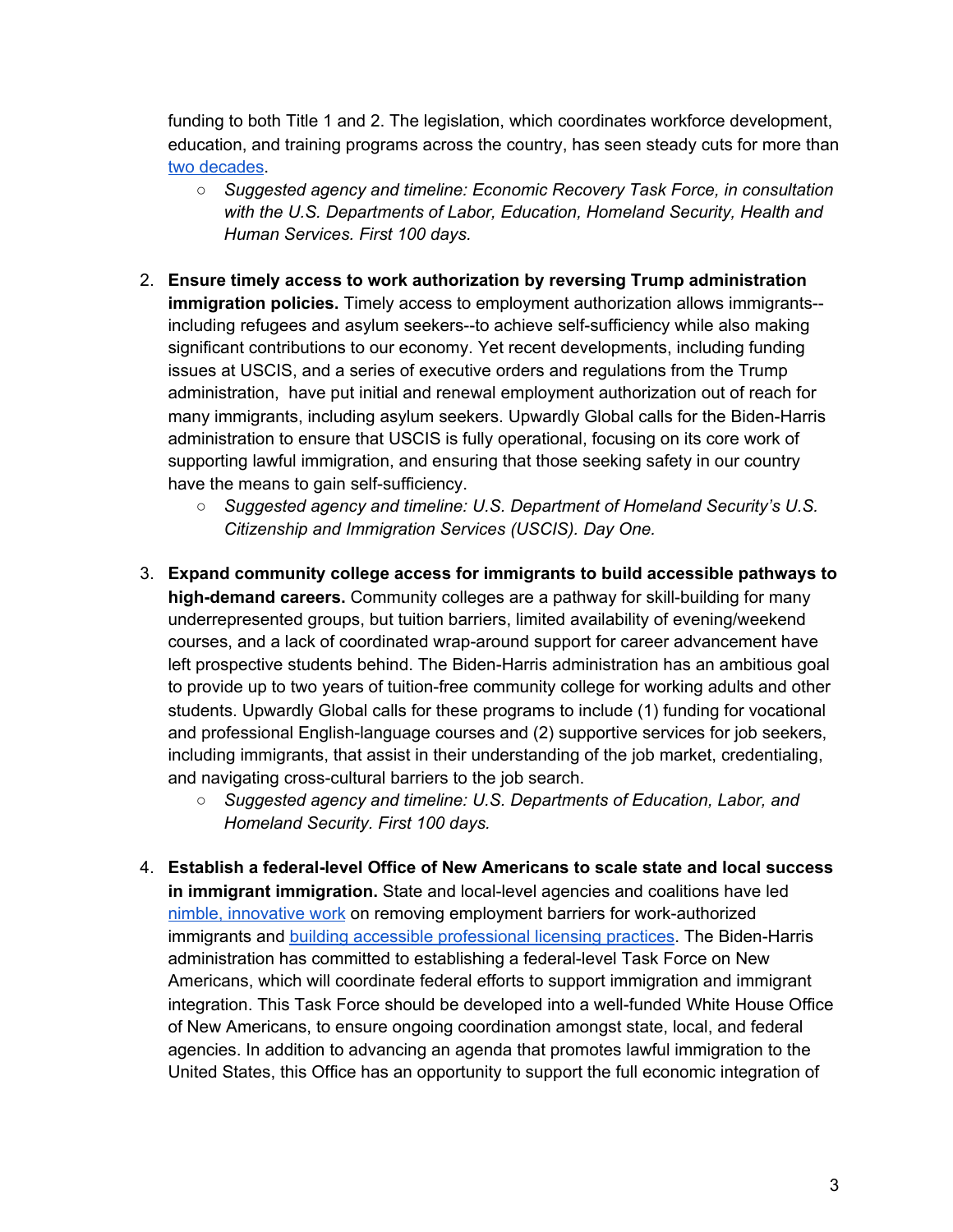immigrants by studying, scaling, and advancing promising practices at the state and local level and working in close coordination with federal-level economic recovery efforts.

- *○ Suggested agency and timeline: Task Force on New Americans in consultation with the Economic Recovery Task Force and state-level Offices of New Americans. First 100 days.*
- 5. **Champion diversity and inclusion in the private-sector U.S. workforce through a tax incentive program.** Diversity in hiring translates to [resilience](https://sloanreview.mit.edu/article/the-link-between-diversity-and-resilience/), adaptability, and [innovation](https://hbr.org/2013/12/how-diversity-can-drive-innovation) across employers. Yet as a full 85 [percent](https://www.linkedin.com/pulse/new-survey-reveals-85-all-jobs-filled-via-networking-lou-adler/) of positions are filled through existing networks, candidates from underrepresented communities, including immigrants, are at a disadvantage in hiring, creating **[homogenous](https://sloanreview.mit.edu/article/the-trouble-with-homogeneous-teams/) teams** with flawed decision-making abilities. The Biden-Harris administration has an opportunity to advance Diversity, Equity, and Inclusion (DEI) in the U.S. workforce by incentivizing work-based learning and employer hiring practices through a tax credit program. On-site learning opportunities like paid mid-ternships and returnships, or mid-skilled apprenticeships, give immigrant and refugee talent an opportunity to learn U.S. workplace culture and obtain U.S. industry experience, all [shown](https://hbr.org/2013/12/how-diversity-can-drive-innovation) to be critical for opening doors and addressing talent needs for employers.
	- *○ Suggested agency and timeline: U.S. Department of Labor and the Internal Revenue Service, in consultation with the U.S. Chamber of Commerce. First 100 days.*

Upwardly Global leadership and program alumni are available to provide additional information, promising practices, testimonials, and statistics to support the Biden-Harris administration in shaping an inclusive policy agenda. Please contact Sara McElmurry, Director of Communications, Policy and Research, at [saram@upwardlyglobal.org](mailto:saram@upwardlyglobal.org) for additional information.